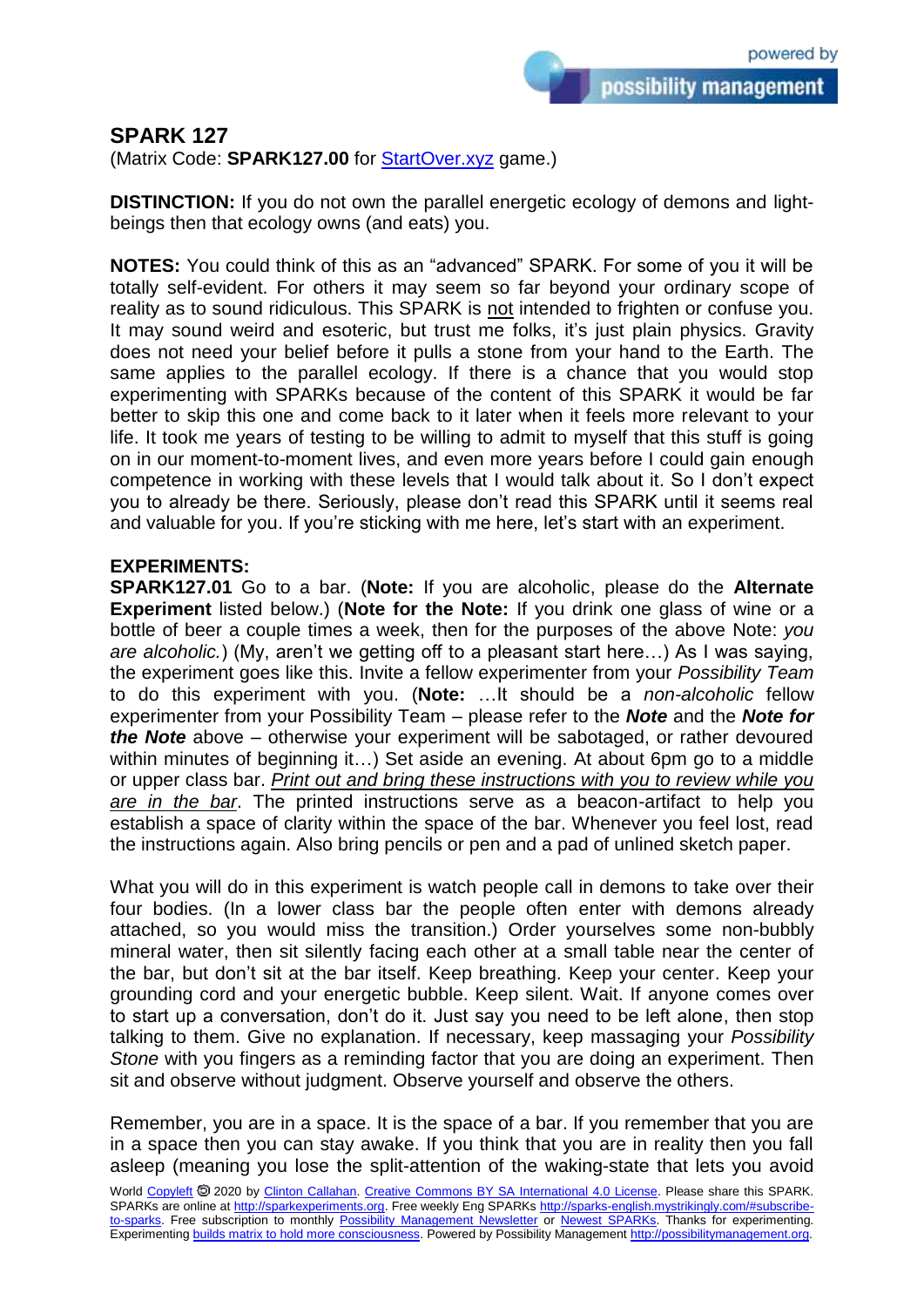getting identified with the gameworld of the bar and lose your free attention) and you will not be able to notice the extraordinary things that are happening. So remember, you are in a space, and observe what happens neutrally. Keep breathing!

Sit so you can do four-body scans on each person who comes into the bar. Sense into their energy state, their quality of being, their conscious and unconscious intentions, where they place their attention and why, where they flow their sexual energy. Notice when they take their first sips of alcohol. Keep a steady but diffused gaze and see what changes, how fast the shift happens, and then scan them again, their energy state, quality of being, and the intentions behind where they flow their energy. Listen for changes in the quality of their laughing, the tone of voice of their speaking, what they are creating.

Do you notice any changes? What just happened? What is the difference?

Stay at the bar for about 2 hours, continuing to observe the changes that come over each person and the whole micro-community as the alcohol goes into their system and permits a driver change. Notice how once one demon takes over it behaves nervously with newcomers until they hand over controls to their own demon. Demons want to dance with demons. Do not judge. Observe with fascinated neutrality. Write down what you observe. Get a detailed four-body imprint of the process to keep with you. Make detailed sketches of the people and the demons that take them. You could even offer this as a service in the bar. If they buy you a mineral water you'll draw their demon for them.

After 2 hours leave the bar. (*This is important!*) Be sure that you do not stay in the bar and get sucked into being demon food. Leave the bar. Go home. Compare notes with your co-experimenter. Talk about what you learned at your next Possibility Team.

**Alternate Experiment:** Go to the smoking zone where the smokers gather outside of a workplace, restaurant, or airport. (**Note:** If you are drinker and a smoker please do the **Second Alternate Experiment** listed below.) Make the same kind of observations described in the **Experiment** above. Notice how the nicotine demons come into each person's four bodies, what their voice, mood and gestures sound, feel and look like. Do not join them. Do not judge. Observe with fascinated neutrality. Get a detailed four-body imprint to keep with you. After 2 hours, leave and compare notes.

**Second Alternate Experiment:** Go to a popular fastfood restaurant during lunch rush. (**Note:** if you are a drinker *and* a smoker *and* a fast food addict, go invent your own experiment... I am running out of space here.) Make the same kind of observations described in the **Experiment** above. Notice how the over-eating, caffeine, chemical-reaction, sugar, and corporate-brand demons come into each person's four bodies, what their voice, mood and gestures sound, feel and look like. Do not join them. Do not judge. Observe with fascinated neutrality. Get a detailed four-body imprint to keep with you. After 2 hours, leave and compare notes.

World [Copyleft](https://en.wikipedia.org/wiki/Copyleft) <sup>5</sup> 2020 by [Clinton Callahan.](http://clintoncallahan.mystrikingly.com/) [Creative Commons BY SA International 4.0 License.](https://creativecommons.org/licenses/by-sa/4.0/) Please share this SPARK. SPARKs are online at [http://sparkexperiments.org.](http://sparks-english.mystrikingly.com/) Free weekly Eng SPARKs [http://sparks-english.mystrikingly.com/#subscribe](http://sparks-english.mystrikingly.com/#subscribe-to-sparks)[to-sparks.](http://sparks-english.mystrikingly.com/#subscribe-to-sparks) Free subscription to monthly [Possibility Management Newsletter](https://possibilitymanagement.org/news/) or [Newest SPARKs.](https://www.clintoncallahan.org/newsletter-1) Thanks for experimenting. Experimentin[g builds matrix to hold more consciousness.](http://spaceport.mystrikingly.com/) Powered by Possibility Managemen[t http://possibilitymanagement.org.](http://possibilitymanagement.org/)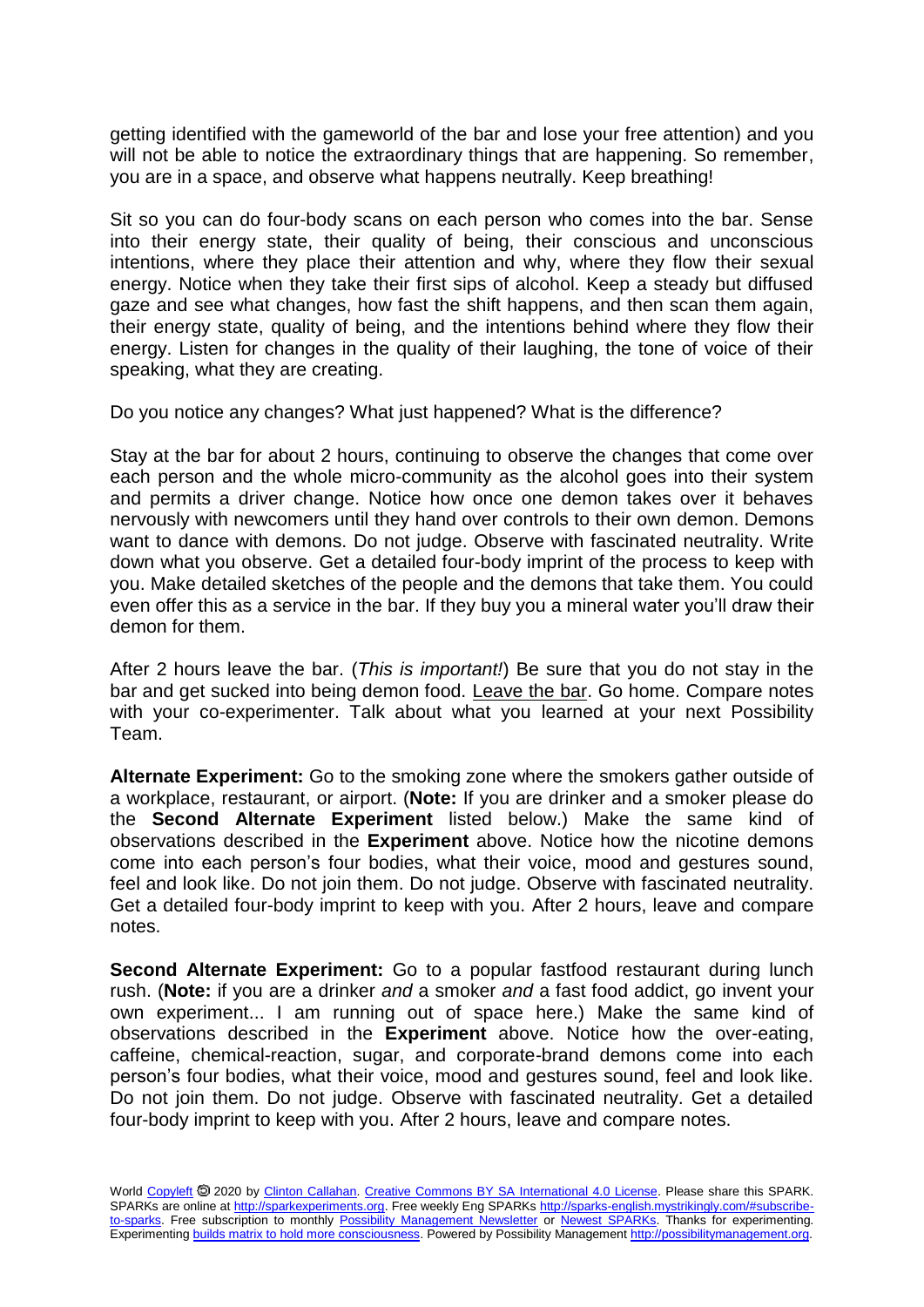**FURTHER NOTES:** During your experiment it may have become more clear what is meant by: *There is a parallel ecology of energetic beings occupied with feeding on our material-world dimension*. The *Map of Possibility* is real. There is a bright world and a shadow world. Either you see this now with your own senses or are still in denial about it. In either case, you can continue with your investigation in the following way. Below is a short list of possible demon-vampires that commonly feed on people. They may clamp onto your e-body neck for a quick feast while you curse at another driver, or they may suck out your energy drip by drip, hardly noticeable while you worry about taxes, hate yourself, or resent your boss. Go through the list and circle those demons that from time to time feed on you. With each one, write the demon-vampire's feeding schedule, such as 2/week, 3/day, 1/6 months, etc. Afterwards, look over the circles and think how much heart blood you donate to the herd of demons preying on humans in your local underworld ecology.

| Hopeless _____, envious_____, overwhelm_____, despair_____, ashamed_____,           |  |
|-------------------------------------------------------------------------------------|--|
| secretly superior_____, nice girl_____, self-doubt_____, justifying inactions_____, |  |
| hyper-ecstatic , gripped by "I have to have that" ____, rage outburst ____,         |  |
| total distrust_____, cynical laughing_____, lying____, killing hope for others____, |  |
| hiding thoughts about your secret life_____, worrying____, hating yourself____,     |  |
| plotting revenge_____, nameless terror_____, thinking up excuses_____               |  |
| responsible victim______, guilty______, good boy_____, bad mommy_____, etc.         |  |

**SPECIAL NOTES:** The following notes may be of extraordinary importance to you, or they may not make sense at all. If they don't make sense, don't worry about it. If they do make sense, there is a lot more where these came from…

- Possibility Management is archetypal and powerful because you tap into and use your Bright Principles in their pure form as facets of the radiant jewel of consciousness, rather than having them twisted or spun through the characters of various deities, such as the ancestors, gods and goddesses, etc.
- Each space is typically guarded by a pair of presiding deities, one Shadow, one Bright. When you pay homage to the presiding deities of a space while entering, (make contact and say "I see you.") then the deities can't own you. Then you can tap into and use the energy and intelligence of their Principles.
- Ghosts are not demons. They are e-bodies of dead humans trapped in a vortex of incomplete communications. When you make contact, say "Hello, I see you," and tell them you want to hear what is not yet heard. Neutrally listen to their story, repeat back and complete their communications with a compassionate heart, tell them it has been heard, and direct them to go on to the light. This is *ghost busting*. Do it often. It is needed.
- You can navigate groups of people through the great labyrinth of spaces by taking them *up the elevator* of spaces, offering the delicacies of freshly discovered realization and transformation so higher beings can feed on them, receive their blessings (angel shit), and take the group back down the elevator. This is called reciprocal feeding. It's nothing extraordinary, a job that builds matrix.
- When a vampire-demon is harassing you, instantly draw your sword of clarity and keep it at the demon's throat or heart without pity or arrogance, look straight in its eyes and communicate, "I see you." That's all. Demons cannot be saved or converted to non-demons. If the demon tries to get closer to you it impales itself on your sword. Eventually it will get too hungry and go